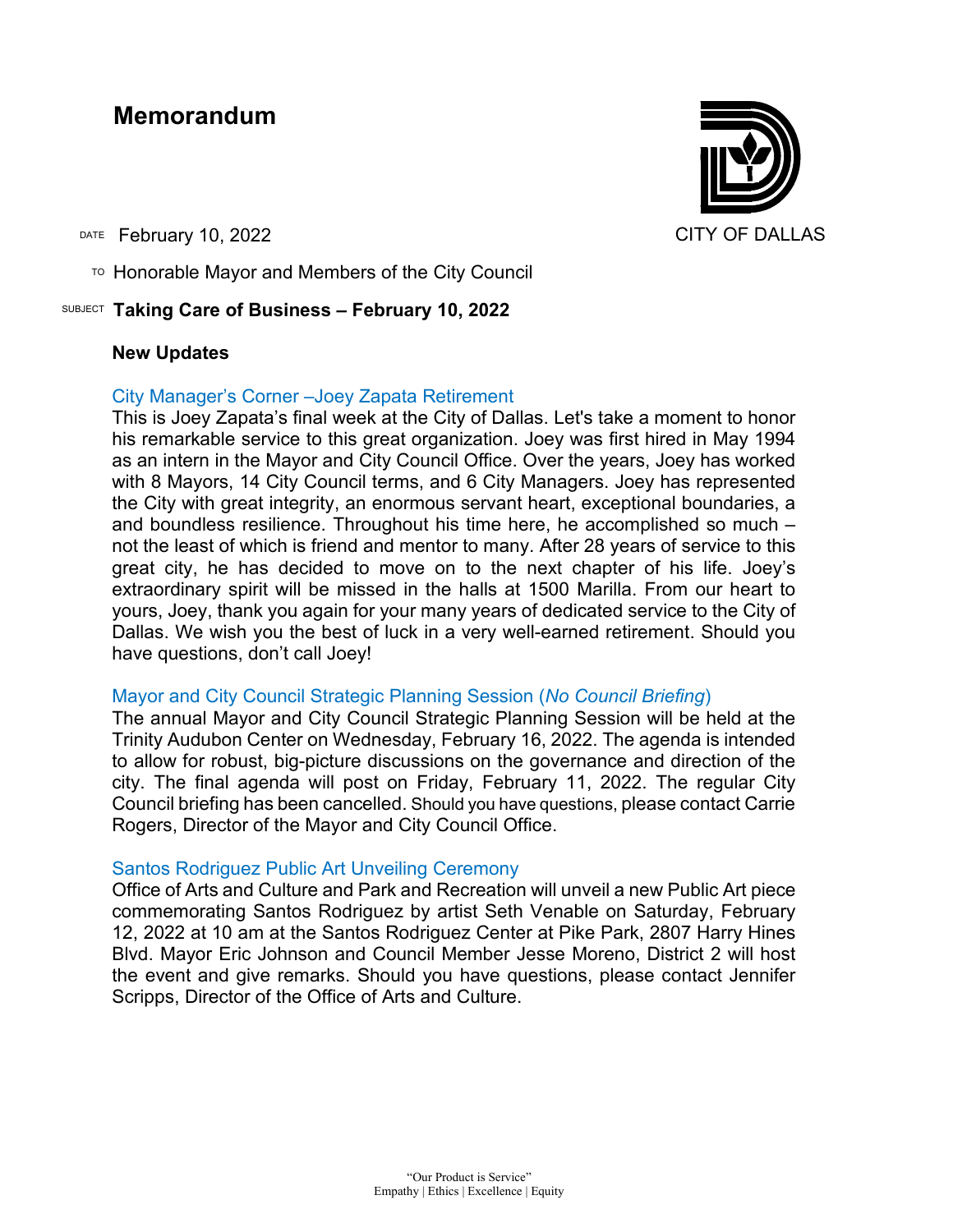

#### Youth Commission Update

This past month, The City of Dallas Youth Commission (YC) presented their projects based on their FY22 Strategic Plan to students across the City. Their initiatives this year include a new YC App for students, the Dallas Youth Magazine, and their Teens for Dallas grant initiative. The YC also plans to host multiple events and workshops across their districts around the subjects of voter registration, education,

## Dallas Public Library Opens Warming Centers During the Winter Storm

Forty-one Library staff braved icy roads to open 9 library locations on Thursday, and 25 staff opened 6 locations on Friday. The Central Library opened by 8:00 a.m. Thursday through Saturday to serve coffee and snacks to people seeking shelter from the cold. Kwench Juice Bar and World Central Kitchen brought 75 hot meals on Friday and Saturday. Should you have questions, please contact Jo Giudice, Director of Dallas Public Library.



college and career readiness and the environment. You can listen to and view their presentations [here.](https://gcc02.safelinks.protection.outlook.com/?url=https%3A%2F%2Fwww.youtube.com%2Fwatch%3Fv%3DsYMKtv7ALew&data=04%7C01%7Ctatjana.williams%40dallascityhall.com%7C7b77b1264eaa45f2205508d9e6a96071%7C2935709ec10c4809a302852d369f8700%7C0%7C0%7C637794437403961542%7CUnknown%7CTWFpbGZsb3d8eyJWIjoiMC4wLjAwMDAiLCJQIjoiV2luMzIiLCJBTiI6Ik1haWwiLCJXVCI6Mn0%3D%7C3000&sdata=25Qw%2FyDnBpN4BUa%2BU0sxHZPhImBY8DHx5hA6DcEyyRk%3D&reserved=0) Should you have questions, please contact Deputy City Manager Kimberly Bizor Tolbert.

#### Redistricting Update

The Redistricting Commission met on Monday, February 7 at 3:30 p.m. via videoconference and at Dallas City Hall – Council Chambers – 6EN. They received an update on map submissions and heard two map presentations from residents who met the required map submittal criteria. The Commission accepted the two map submissions for further consideration. The Commission is moving their regular meeting on Monday, February 14 to Tuesday, February 15 at 6:30 p.m. at Dallas City Hall – Council Chambers – 6EN.

The Commission will host their final hybrid town hall on Thursday, February 10 at Dallas City Hall – Council Chambers – 6EN at 6:30 p.m. This meeting will be offered in person and virtual via [Webex.](https://dallascityhall.webex.com/dallascityhall/onstage/g.php?MTID=e0e7d32a813f7f649207b7f695339bfc9) This is the last opportunity for residents to join a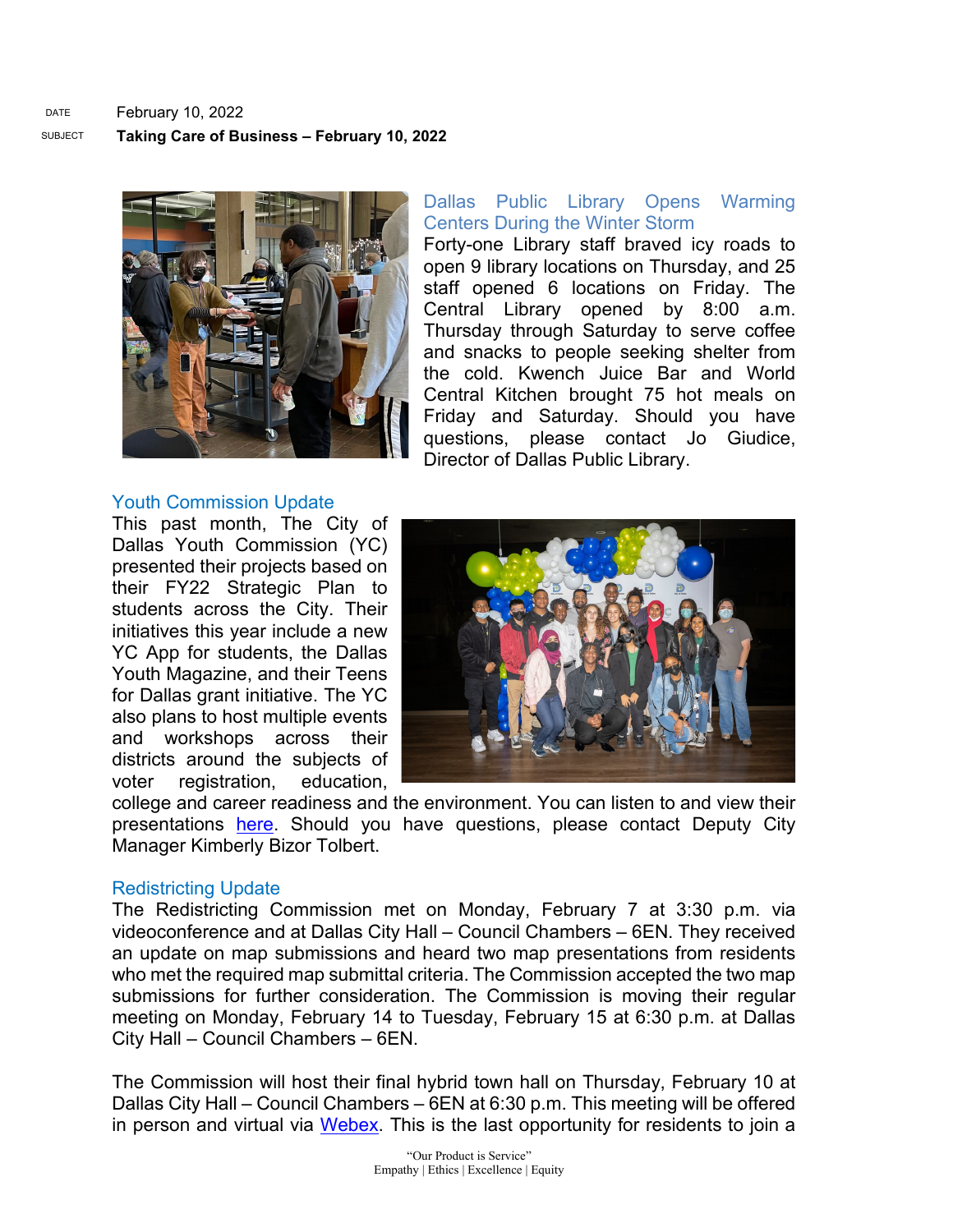town hall virtually. A Spanish and an American Sign Language (ASL) interpreter will also be available.

The final town hall will be held this Saturday, February 12 at 3:30 p.m. at Timberglen Recreation Center, 3810 Timberglen Rd, Dallas, TX 75287. It was originally planned for last Saturday, February 5 but was postponed due to the weather. This town hall is available for in person participation only.

Individuals who wish to speak during a Redistricting Town Hall should register at [bit.ly/2021RDCTH](https://gcc02.safelinks.protection.outlook.com/?url=https%3A%2F%2Fbit.ly%2F2021RDCTH&data=04%7C01%7Cc.gonzalezkurz%40dallascityhall.com%7C698923145958490b9ee808d9e04f8fad%7C2935709ec10c4809a302852d369f8700%7C0%7C0%7C637787454575351874%7CUnknown%7CTWFpbGZsb3d8eyJWIjoiMC4wLjAwMDAiLCJQIjoiV2luMzIiLCJBTiI6Ik1haWwiLCJXVCI6Mn0%3D%7C3000&sdata=yOQ8MaSqYZMTY2ndROvZbAA9aGpywaZJue2AZwbayQo%3D&reserved=0) by 10 a.m. the day of the meeting. All speakers who signed up before the deadline will have three minutes to speak about anything related to the redistricting process. The public may also address the commission virtually or in person during their regular meetings. For a complete list of meetings, and additional information, go to [www.DallasRedistricting.com](http://www.dallasredistricting.com/) or call 214-671-6197. Should you have questions, please contact Brett Wilkinson, Director of the Office of Government Affairs.

## OHS Temporary Inclement Weather Shelter Update

OHS activated the opening of temporary inclement weather shelters (TWIS) on Thursday, February 3 through Tuesday, February 8, 2022. Those experiencing homelessness were directed to Fair Park to the Automobile and Tower buildings. More information of these efforts to shelter the homeless population during inclement weather will be provided in a memorandum to the City Council on Friday, February 11. Should you have questions, please reach out to Christine Crossley, Director of the Office of Homeless Solutions.

## OHS Street Outreach Update

The Dallas R.E.A.L. Time Rapid Rehousing Initiative (DRTRR) team of homeless service providers, co-led by the Office of Homeless Solutions (OHS) and Metro Dallas Homeless Alliance (MDHA), is currently targeting several encampments, which will result in closure through the housing of those unsheltered individuals throughout the year. The team will outreach to these sites and meet with various persons experiencing homelessness to assess their needs in preparation for site closure via housing. During this time, the OHS Street Outreach Team will continue to engage with unsheltered residents through normal street outreach, connecting people with the needed resources, such as: getting IDs, working with Community Courts on expunging eligible tickets and offenses from their records, identifying medical needs, and getting them access to the Coordinated Access System (CAS).

Please see the schedule for homeless encampment cleaning the weeks of February 7 – 18. Please note that these will be for debris removal and outreach only. Due to the high transmission rate of the new COVID variant, Omicron, the openings of Inclement Weather Shelters, and the newly secured Covid quarantine site, all encampment cleaning requests are being resolved as time allows. We appreciate everyone's patience.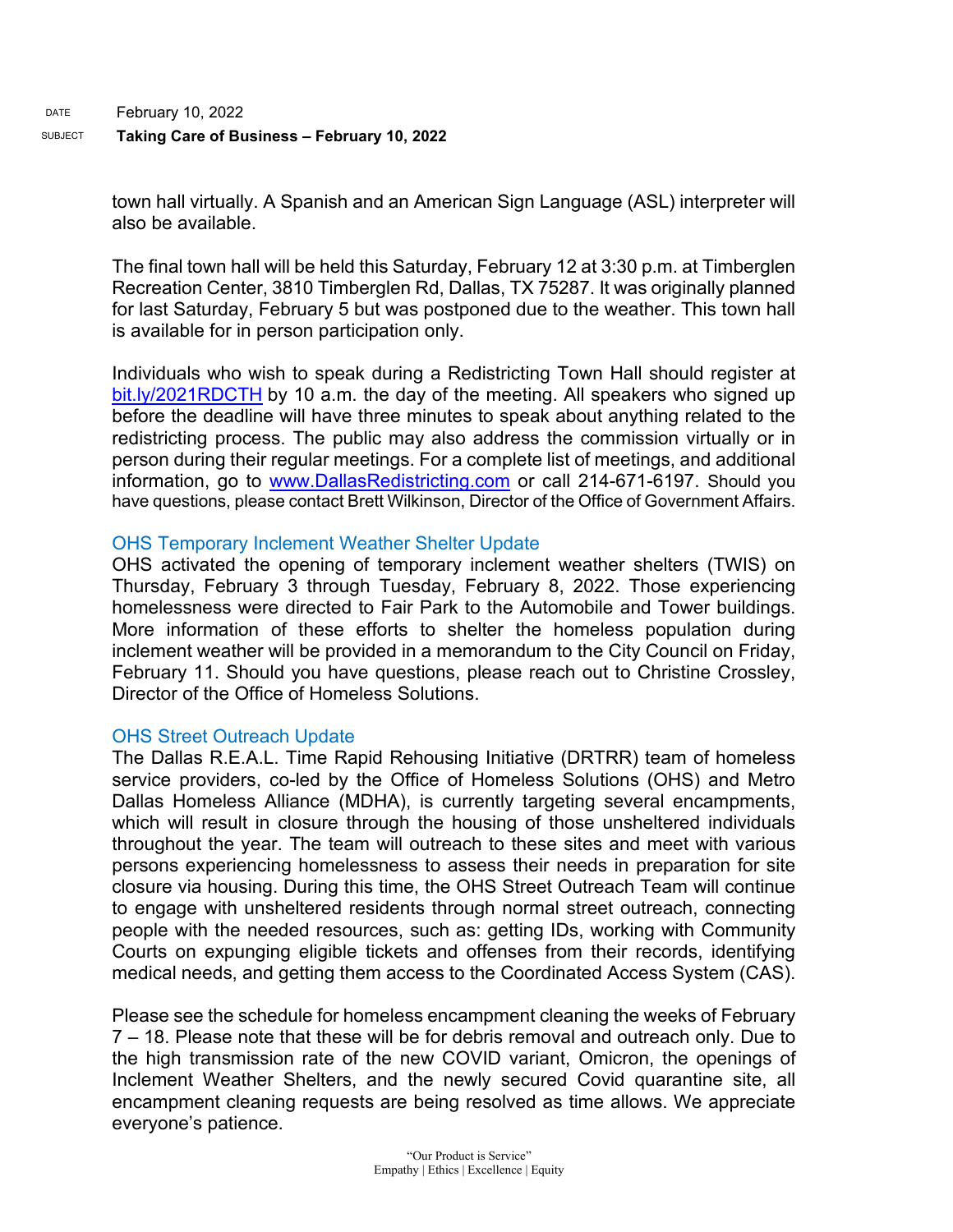OHS continues to urge people who see an encampment to report via 311 or 311's OurDallas smartphone app to ensure strategic alignment with comprehensive OHS outreach. The DRTRR Dashboard through MDHA, was presented to the Citizens Homelessness Commission and the Dallas Area Partnership Board in November of 2021 and is now live. The OHS Service Request dashboard can be utilized to track the progress of encampment resolution efforts. Please visit the [dashboard](https://gcc02.safelinks.protection.outlook.com/?url=https%3A%2F%2Fdallasgis.maps.arcgis.com%2Fapps%2Fopsdashboard%2Findex.html%23%2Fccd41f0d795f407a94ae17e2c27bf073&data=04%7C01%7CAmanda.Voigt%40dallascityhall.com%7C233f59f2284d4e1e889c08d9a94b7cdf%7C2935709ec10c4809a302852d369f8700%7C0%7C0%7C637726963939462025%7CUnknown%7CTWFpbGZsb3d8eyJWIjoiMC4wLjAwMDAiLCJQIjoiV2luMzIiLCJBTiI6Ik1haWwiLCJXVCI6Mn0%3D%7C3000&sdata=3mXj5FFXAaQ5gm0LtJvJ%2BhMNRJuWkhHc94WnkCk6QDc%3D&reserved=0) and feel free to share this tool with residents. Should you have questions, please contact Christine Crossley, Director of the Office of Homeless Solutions.

## **Encampment Resolution (Cleaning) Schedule February 7-18**

| <b>LOCATION</b>        |                        |
|------------------------|------------------------|
| 02/7-02/11             | 02/14-02/18            |
| 6200 Skillman          | 6200 Skillman          |
| Skillman & Theater Way | Skillman & Theater Way |
| Skillman & NW Hwy      | Skillman & NW Hwy      |

## The Public Can Now Search City Audits and Reports

The Office of the City Auditor partnered with the Office of Data Analytics and Business Intelligence to create an interactive dashboard that allows the public to search city audits and reports by fiscal year, audit or report type, department, and strategic priority. The dashboard includes access to videos of audit findings (on YouTube) and audit document links on the Office of City Auditor's website.

The interactive [City Auditor Dashboard](https://gcc02.safelinks.protection.outlook.com/?url=https%3A%2F%2Fdallascitydata.dallascityhall.com%2Fviews%2FCityAuditorDashboard_16391759206650%2FAuditorsDashboard%3F%3AshowAppBanner%3Dfalse%26%3Adisplay_count%3Dn%26%3AshowVizHome%3Dn%26%3Aorigin%3Dviz_share_link%26%3Arefresh%3Dyes%26%3AisGuestRedirectFromVizportal%3Dy%26%3Aembed%3Dy%231&data=04%7C01%7Cmaya.williams%40dallascityhall.com%7C1055a48f06be43f6c4ae08d9ea8075fa%7C2935709ec10c4809a302852d369f8700%7C0%7C0%7C637798659720072678%7CUnknown%7CTWFpbGZsb3d8eyJWIjoiMC4wLjAwMDAiLCJQIjoiV2luMzIiLCJBTiI6Ik1haWwiLCJXVCI6Mn0%3D%7C3000&sdata=wviwHPc7M1rFMph1XR77Ph0haWMWSTnkdCEx83vyNa4%3D&reserved=0) is accessible to anyone and can be found on the [Office of the City Auditor website](https://gcc02.safelinks.protection.outlook.com/?url=https%3A%2F%2Fdallascityhall.com%2Fdepartments%2Fauditor%2FPages%2Fdefault.aspx&data=04%7C01%7Cmaya.williams%40dallascityhall.com%7C1055a48f06be43f6c4ae08d9ea8075fa%7C2935709ec10c4809a302852d369f8700%7C0%7C0%7C637798659720072678%7CUnknown%7CTWFpbGZsb3d8eyJWIjoiMC4wLjAwMDAiLCJQIjoiV2luMzIiLCJBTiI6Ik1haWwiLCJXVCI6Mn0%3D%7C3000&sdata=VZljnAwu4BeRWLgLEorjB%2BdAXu5r0F0nURrmo1hJhus%3D&reserved=0) by clicking in the "Reports and Resources" menu option there.

Should you have questions, please contact Dr. Brita Andercheck, Director of the Office of Data Analytics and Business Intelligence.

## Department of Aviation Opens Full-Time USO Center for Service Members

Following the recent 81<sup>st</sup> birthday of the United Service Organizations, the Department of Aviation is excited to announce the official opening of its new USO space. Active duty, Reserve and Guard U.S. Armed Forces members and their families can now enjoy the center and all its amenities while traveling through Dallas Love Field (DAL). The USO-DAL center is open seven days a week on limited hours through February and from 6:30 a.m.- 6:30 p.m., beginning March 1. The center is staffed by USO volunteers and staff and will provide a comfortable environment for the thousands of service members and their families journeying through DAL every year. Should you have questions, please contact Mark Duebner, Director of Aviation.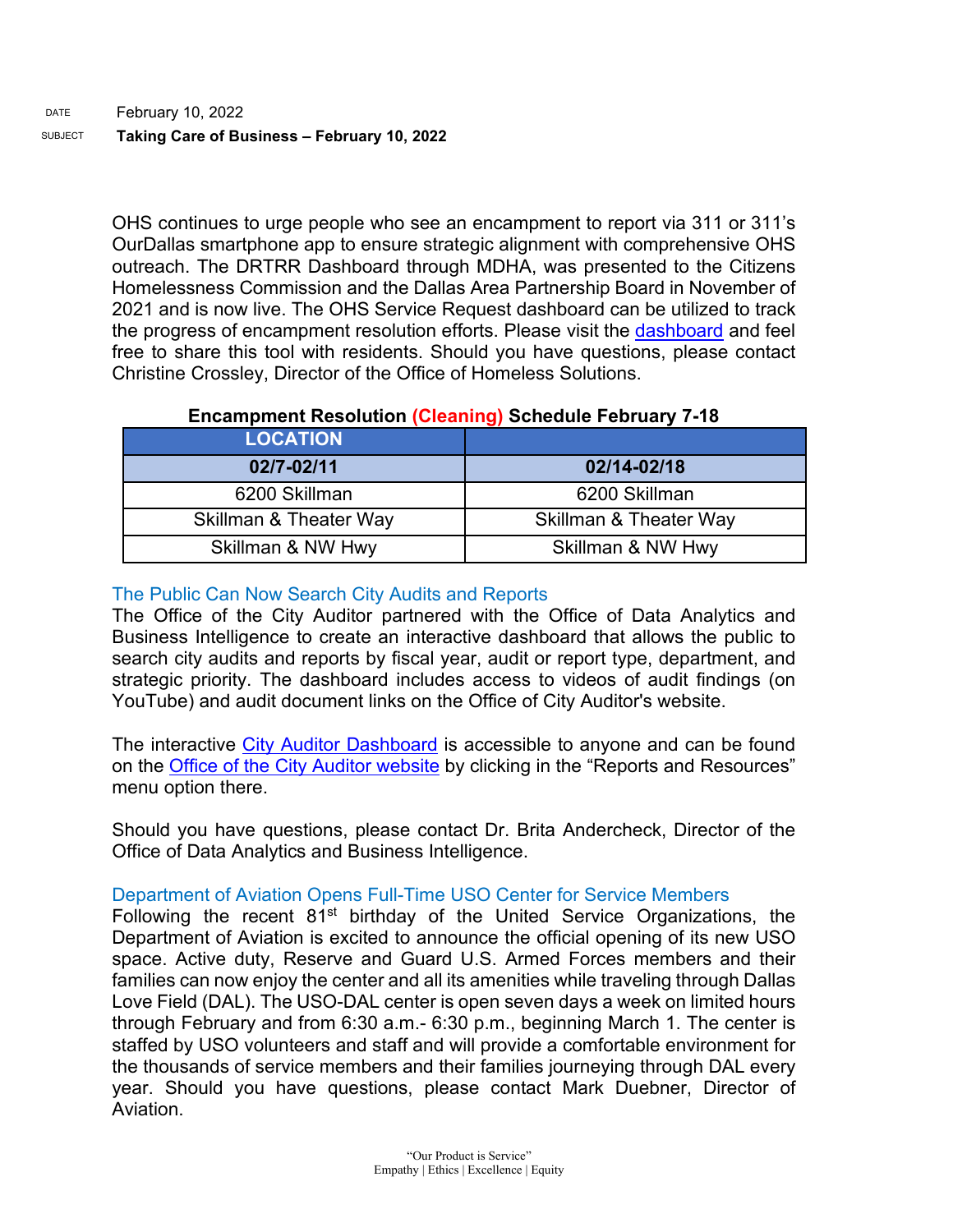## SUBJECT **Taking Care of Business – February 10, 2022**

# Code Compliance Services Strategic Illegal Dumping Program

The Code Compliance Services Department has recently procured six (6) solar powered, "No Dumping" mobile trailers in an effort to mitigate illegal dumping in chronic locations. The trailers are designed to bring public awareness and let the community know the Dallas Marshal's Office and Code Compliance is proactively monitoring the area. The trailers are equipped with motion sensors, flashing lights, and can easily be deployed. Should you have questions, please contact Andrew Espinoza, Interim Director of Code Compliance Services

# Park Department's Teen Access Program Earns DFW Directors Inclusion Award

DFW Directors Association presented its Inclusion Award to the Park and Recreation Department for its Teen Rec Access Pass program. With help from several generous partners, the program gave Dallas teens complimentary admission in July to some of the city's signature attractions. More than 7,000 teens and three family members participated, resulting in more than 14,000 free admissions to Dallas Arboretum, Dallas Holocaust and Human Rights Museum, Dallas Museum of Art, Dallas Zoo, Trinity River Audubon Center, Shakespeare Dallas, Bahama Beach Waterpark, Dallas Library, and Southern Skates Roller Rink. DFW Directors Association is a professional organization for metroplex park and recreation department directors. Should you have questions, contact Crystal Ross, Deputy Director of Dallas Park and Recreation Department.



## New Procurement Opportunities

The Office of Procurement Services (OPS) is excited to announce the following new contract opportunities. More information can be found on the City's [electronic bid](https://gcc02.safelinks.protection.outlook.com/?url=https%3A%2F%2Fdallascityhall.bonfirehub.com%2Fportal%2F%3Ftab%3DopenOpportunities&data=04%7C01%7Crakeba.gordon%40dallascityhall.com%7Ca04de33ec62e40de5d0f08d9eb114533%7C2935709ec10c4809a302852d369f8700%7C0%7C0%7C637799281671406705%7CUnknown%7CTWFpbGZsb3d8eyJWIjoiMC4wLjAwMDAiLCJQIjoiV2luMzIiLCJBTiI6Ik1haWwiLCJXVCI6Mn0%3D%7C3000&sdata=tk3x2o%2F%2BLmOF3ALiYVf%2BoCEsDhlnctoHFDaH5Y8JmyY%3D&reserved=0)  [portal:](https://gcc02.safelinks.protection.outlook.com/?url=https%3A%2F%2Fdallascityhall.bonfirehub.com%2Fportal%2F%3Ftab%3DopenOpportunities&data=04%7C01%7Crakeba.gordon%40dallascityhall.com%7Ca04de33ec62e40de5d0f08d9eb114533%7C2935709ec10c4809a302852d369f8700%7C0%7C0%7C637799281671406705%7CUnknown%7CTWFpbGZsb3d8eyJWIjoiMC4wLjAwMDAiLCJQIjoiV2luMzIiLCJBTiI6Ik1haWwiLCJXVCI6Mn0%3D%7C3000&sdata=tk3x2o%2F%2BLmOF3ALiYVf%2BoCEsDhlnctoHFDaH5Y8JmyY%3D&reserved=0)

| <b>Opportunity No.</b> | <b>Opportunity Name</b>                                  |
|------------------------|----------------------------------------------------------|
| CIZ22-AVI-2020         | Dallas Love Field Crossfield Taxiways, by Aviation       |
| CIZ22-PKR-2027         | Coombs Creek Trail Improvements, by Parks and Recreation |
| BY22-00018388          | Aluminum Sign Blanks                                     |
| BV22-00018493          | <b>Electrical Supplies</b>                               |
| BVZ22-00018556         | <b>Employee Uniforms and Safety Shoes</b>                |
| BY22-00018607          | <b>Garden Box Kits</b>                                   |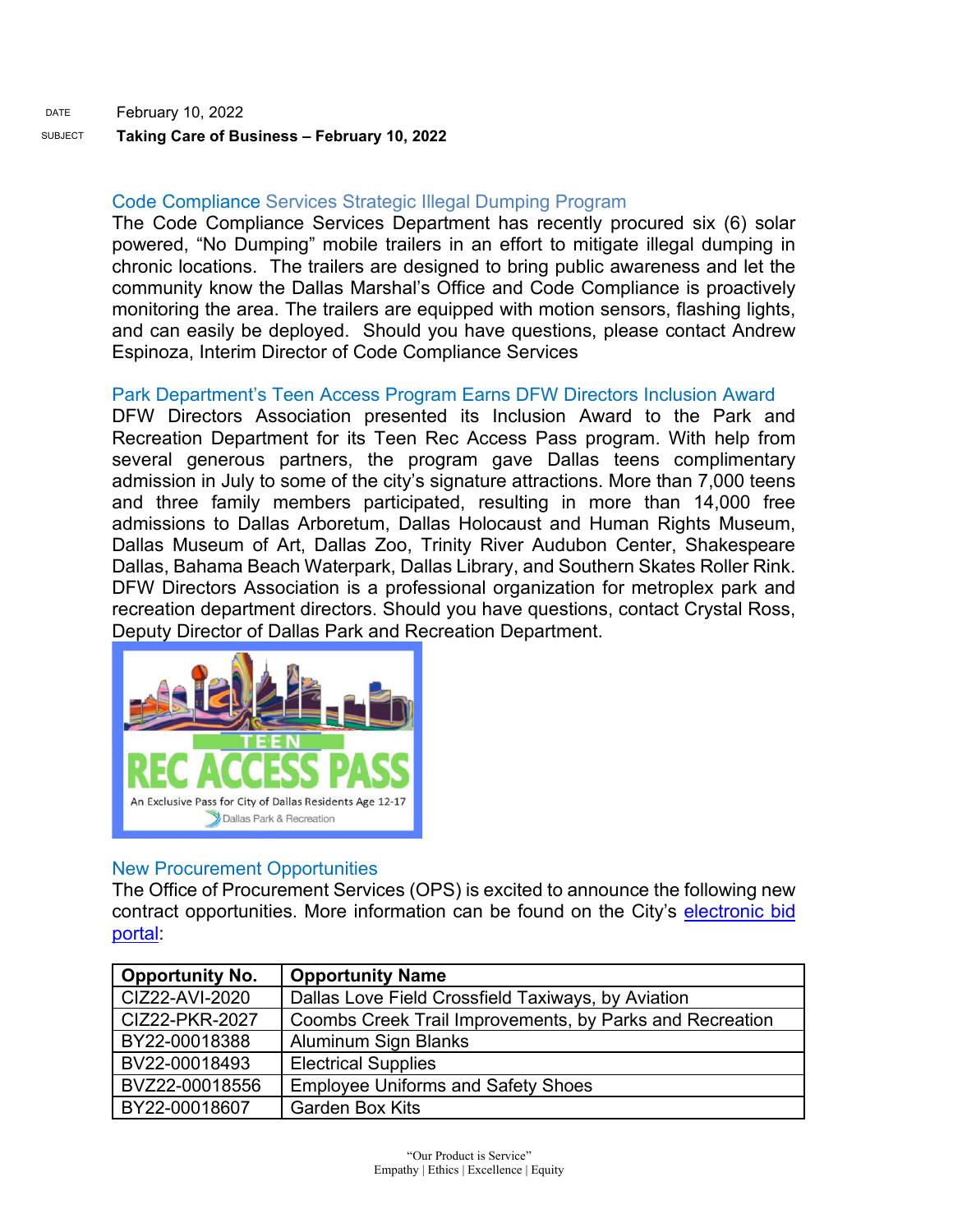DATE February 10, 2022

## SUBJECT **Taking Care of Business – February 10, 2022**

We are also pleased to share the latest, [Procurement Quarterly](https://gcc02.safelinks.protection.outlook.com/?url=https%3A%2F%2Fdallascityhall.com%2Fdepartments%2Fprocurement%2FPublishingImages%2FPages%2Fdefault%2FProcurement%2520Quarterly%2520Forecast%2520FY22%2520Q2.pdf&data=04%7C01%7Crakeba.gordon%40dallascityhall.com%7Ca04de33ec62e40de5d0f08d9eb114533%7C2935709ec10c4809a302852d369f8700%7C0%7C0%7C637799281671406705%7CUnknown%7CTWFpbGZsb3d8eyJWIjoiMC4wLjAwMDAiLCJQIjoiV2luMzIiLCJBTiI6Ik1haWwiLCJXVCI6Mn0%3D%7C3000&sdata=dshGeTB8PFdJQVOR9zmbHkxC1aCBUdMnquChn4ghlWU%3D&reserved=0) listing citywide opportunities for the current quarter (of the fiscal year) and published on the OPS [website.](https://gcc02.safelinks.protection.outlook.com/?url=https%3A%2F%2Fdallascityhall.com%2Fdepartments%2Fprocurement%2FPages%2Fdefault.aspx&data=04%7C01%7Crakeba.gordon%40dallascityhall.com%7Ca04de33ec62e40de5d0f08d9eb114533%7C2935709ec10c4809a302852d369f8700%7C0%7C0%7C637799281671562493%7CUnknown%7CTWFpbGZsb3d8eyJWIjoiMC4wLjAwMDAiLCJQIjoiV2luMzIiLCJBTiI6Ik1haWwiLCJXVCI6Mn0%3D%7C3000&sdata=lv6nCCW965KHsUjQ3kL4XpkE0hGBQ3y0oCE4UUS5F8E%3D&reserved=0)

Please be advised that once an opportunity is advertised, it is considered an open procurement until the City Council awards the contract. The Code of Ethics prohibits communication between councilmembers and vendors/ suppliers on open procurements. Should you have questions, please contact Chhunny Chhean, Director of Procurement Services.

#### **Look Ahead**

#### City Council Briefings

February 16, 2022

• Mayor and City Council Strategic Planning Session

#### Media Inquiries

The following storylines reference the major media inquiries addressed by Dallas Fire-Rescue (DFR) during the period dating from February  $1<sup>st</sup> - 6<sup>th</sup>$ . A more detailed account of the department's responses to those inquiries, as well as others, can be viewed at [this link.](https://gcc02.safelinks.protection.outlook.com/ap/w-59584e83/?url=https%3A%2F%2Fdallastxgov-my.sharepoint.com%2F%3Aw%3A%2Fg%2Fpersonal%2Fjason_evans_dallascityhall_com%2FEVpqnPgtM81Ojl4Vc6IbyTEBG5La7BlYCQRoJqbfAIIFmA%3Fe%3DZoQG6z&data=04%7C01%7Cjason.evans%40dallascityhall.com%7C209aa57ee83f48ea70c408d9eb1aa721%7C2935709ec10c4809a302852d369f8700%7C0%7C0%7C637799321961235926%7CUnknown%7CTWFpbGZsb3d8eyJWIjoiMC4wLjAwMDAiLCJQIjoiV2luMzIiLCJBTiI6Ik1haWwiLCJXVCI6Mn0%3D%7C3000&sdata=Dtuvl3P%2B9ASTdqBmXGkMgIfX%2BoBkOgP%2FL9GomPlnbXg%3D&reserved=0) Should you have any questions or concerns, please contact Fire Chief, Dominique Artis.

- Northwest Dallas Fire Station Extended Closure Causes Concerns
- Drop in Temperatures Causes Spike in DFR Responses
- Space Heater Destroys Garages of Neighboring Homes in South Dallas
- DFR Using Extra Units to Get Homeless to Fair Park Warming Shelter
- Northeast Dallas House Fire Claims the Life of Man
- Two Escape Northeast Dallas House Fire

#### Media Inquiries

In order to manage the influx of media and interview requests about the City's efforts during the winter storm, the COM department hosted daily press conferences with City officials. Represented media outlets at the press conferences included: WFAA, CBS11, The Dallas Morning News, Al Dia, the New York Times, KXAS, FOX 4, Fox News, NBC, Spectrum 1, KERA, KRLD, Univision, Estrella, Telemundo and BisNow.

The COM department also collaborated with Welcoming Communities and Immigrant Affairs in order to provide live Spanish oral interpretation for Spanish broadcast on the City's cable channel and for Spanish language media.